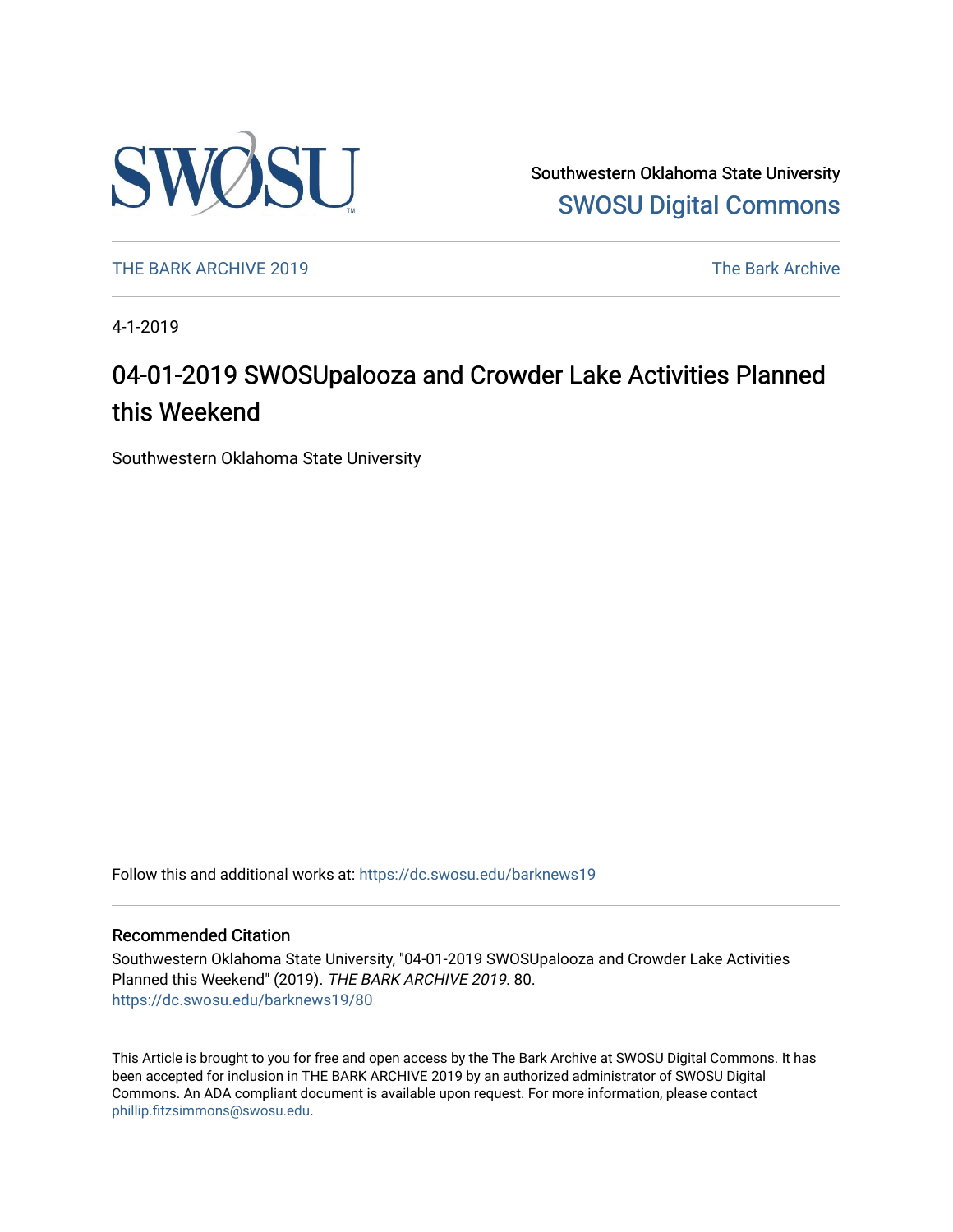



## **SWOSUpalooza and Crowder Lake Activities Planned this Weekend**

Parker McCollum and the Read Southall Band are the featured artists at this year's SWOSUpalooza on Friday, April 5, in the Pioneer Cellular Event Center on the Weatherford campus, and a full day of free activities are planned Saturday, April 6, as part of SWOSUpalooza and Crowder Lake University Park Opening Day.

The SWOSU Panorama Series and SWOSU Student Government Association (SGA) are sponsors of the Friday night concert. Opener for the two headliners is Hunter Thomas. Advance tickets are \$15 and on sale in the Public Relations & Marketing Office (HAB 205) or online at https://share.swosu.edu/SWOSUpalooza.

There will be concessions and the food truck Burlap Napkin on Friday night.

On Saturday, April 6, more music, food and games are planned from 10 a.m. until 5 p.m. at Crowder Lake University Park. Live music, food trucks, games and more are planned at Crowder Lake, located seven miles south of Weatherford.

The SGA and Crowder Lake staff have planned a free day of activities. Featured music acts are: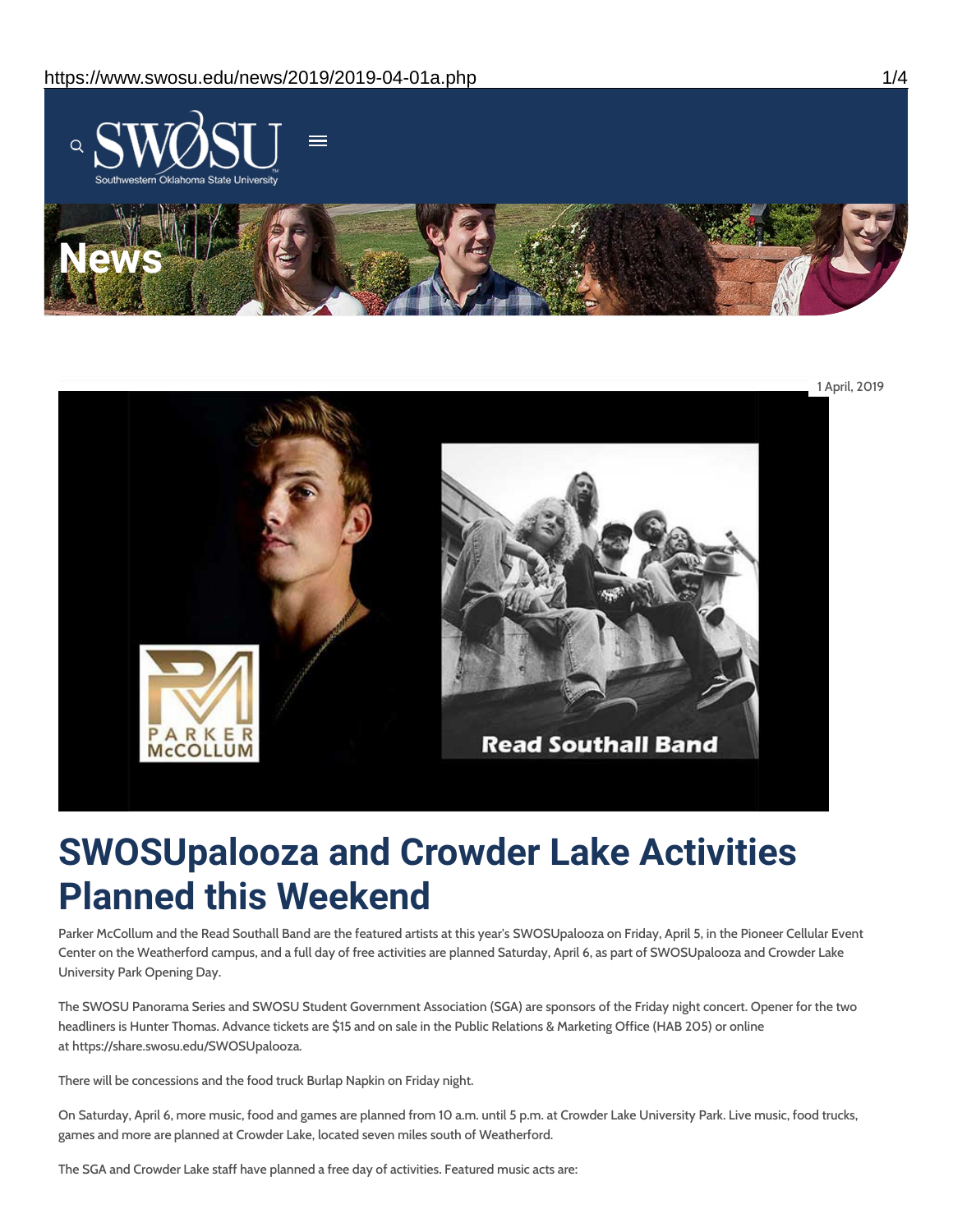### https://www.swosu.edu/news/2019/2019-04-01a.php 2/4

| 11-12 noon                                                                                                                                    | Scott Hand                                                         |  |
|-----------------------------------------------------------------------------------------------------------------------------------------------|--------------------------------------------------------------------|--|
| Noon-1                                                                                                                                        | Bulldog Blitz Talent Show winners Han Yu Shih and Yesterdayz Pantz |  |
| $1 - 2 p.m.$                                                                                                                                  | Grant Scowden                                                      |  |
| $2 - 3$ p.m.                                                                                                                                  | Headliner Keelan Donovan                                           |  |
| $3 - 4$ p.m.                                                                                                                                  | lared Deck                                                         |  |
| There will be five food trucks to purchase food items, including The Redbird Coffee Cart, Dubtown Dawgs, Smokin' W Haystack, dough MG and Mr. |                                                                    |  |

Yeti's Snowballs. There will be volleyball, kayaks, horseshoes, tetherball, ropes course, climbing walls, slack lines and lawn games.

Shuttles will leave the Pioneer Cellular Event Center south parking lot every 30 minutes starting at 9:45 a.m. to take people to Crowder Lake for those that do not have transportation.

| Academics                |   |
|--------------------------|---|
| Administration           |   |
| Alumni and Foundation    |   |
| Community                | D |
| Events                   | D |
| <b>Faculty and Staff</b> | D |
| Miscellaneous            |   |
| Sayre                    | D |
| <b>Students</b>          |   |
|                          |   |

| <b>Archive Links</b> |   |
|----------------------|---|
| 2018                 | D |
| 2019                 | D |
| 2020                 | D |
| Archive              | D |
|                      |   |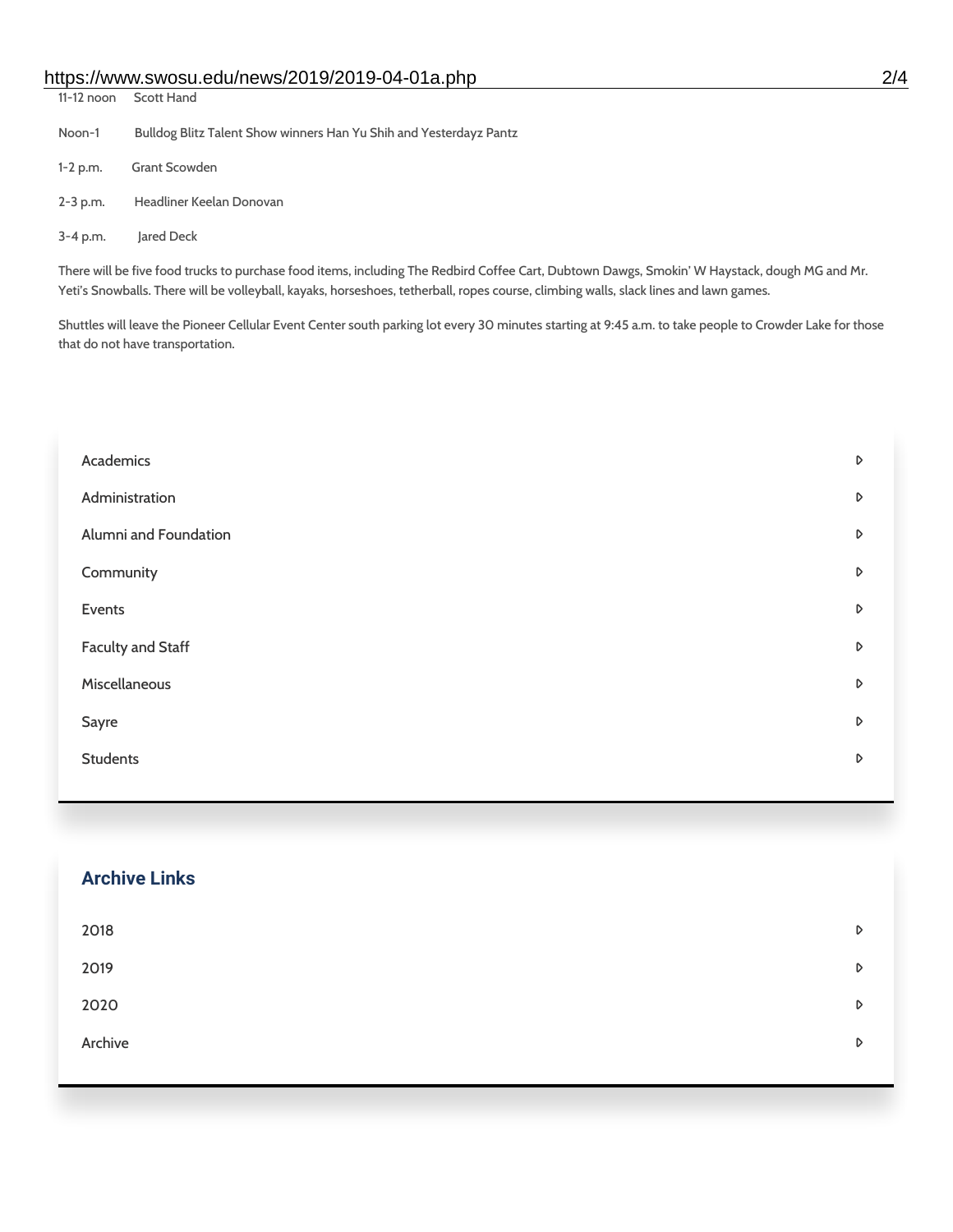# **SV**

### Weatherford Campus

100 Campus Drive Weatherford, OK 73096

### Sayre Campus

409 E Mississippi Ave Sayre, OK 73662

### Connect to Us

fyoth

Contact [Information](https://www.swosu.edu/about/contact.php)

[University/Facility](https://www.swosu.edu/about/operating-hours.php) Hours

[Campus](https://map.concept3d.com/?id=768#!ct/10964,10214,10213,10212,10205,10204,10203,10202,10136,10129,10128,0,31226,10130,10201,10641,0) Map

Give to [SWOSU](https://standingfirmly.com/donate)

Shop [SWOSU](https://shopswosu.merchorders.com/)



**[Directory](https://www.swosu.edu/directory/index.php)** 

[Calendar](https://eventpublisher.dudesolutions.com/swosu/)

[Apply](https://www.swosu.edu/admissions/apply-to-swosu.php)

[GoSWOSU](https://qlsso.quicklaunchsso.com/home/1267)

[Jobs@SWOSU](https://swosu.csod.com/ux/ats/careersite/1/home?c=swosu)